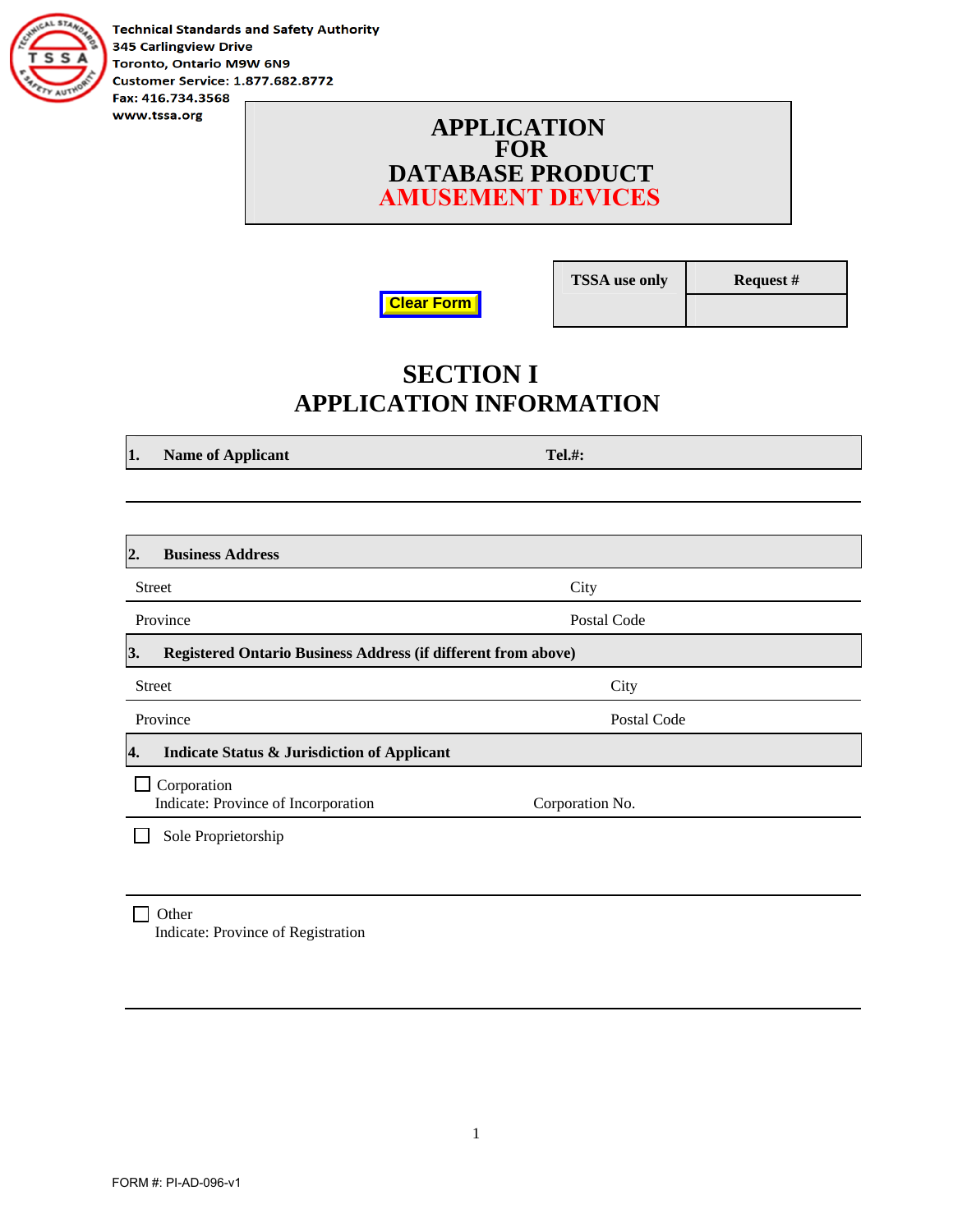**5. Description of Business (set out fully) and nature of business or other activity:** 

#### **6. If your business is required by law to be licensed (in Canada/Province) e.g. Consumer reporting agency, please complete the following**:

Governing Body:

Licence Type:

Licence No.:

Registration No.: Expiry Date:

#### **7. State whether any previous application has been made for TSSA Database Information Products**

(If so, describe dates and circumstances)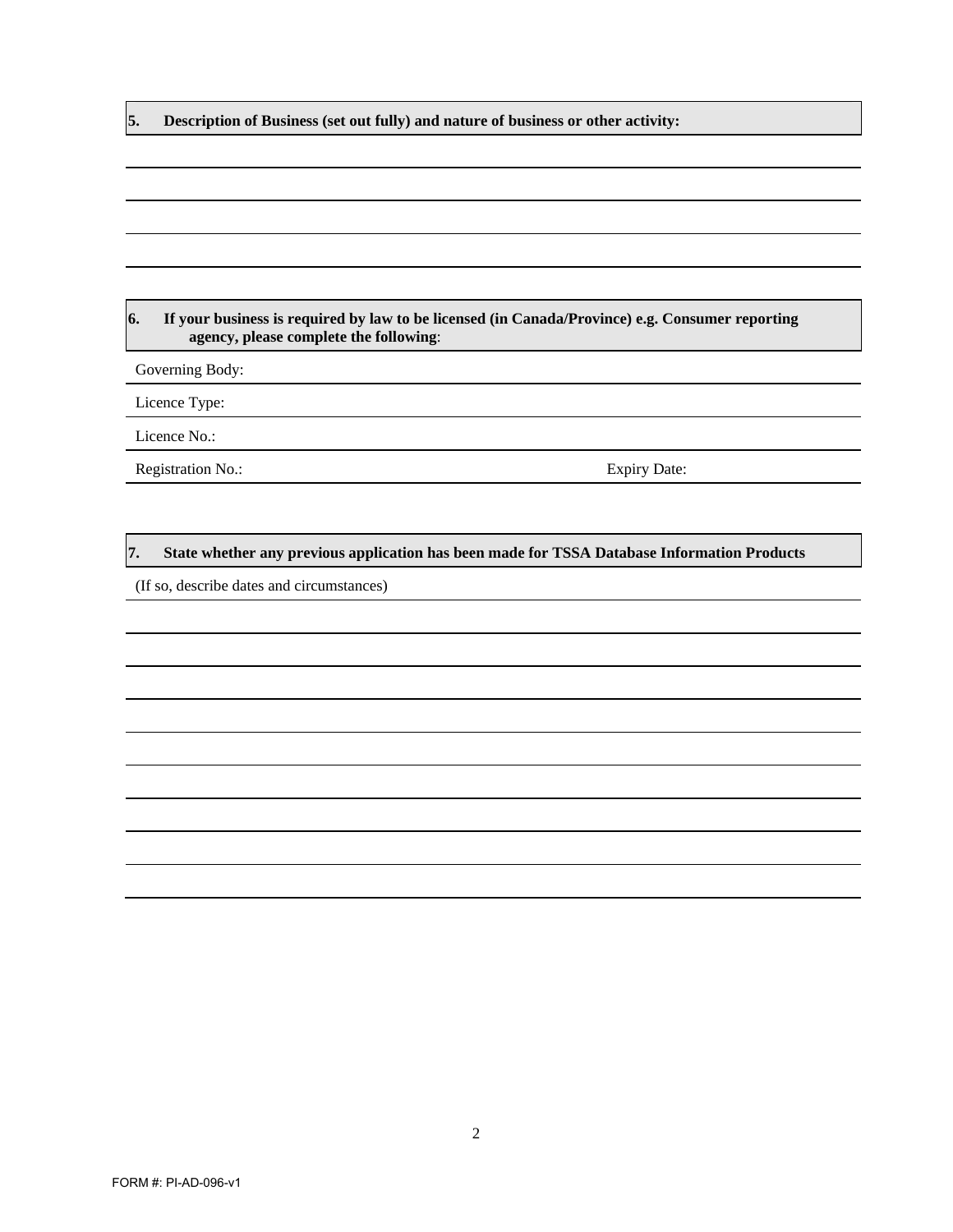## **SECTION II**

#### **DATABASE PRODUCT DESCRIPTION**

**8. Please complete attached Schedule A setting out details of the TSSA Database Product requested. (Add additional page if necessary)** 

#### **USE OF DATABASE INFORMATION PRODUCT**

**9. Describe the business application in which the TSSA Database Product applied for will be used and its purpose. (Explain fully and accurately).** 

**Will the information be combined or merged (in whole or in part) with other data? (If so, describe other data and its source)**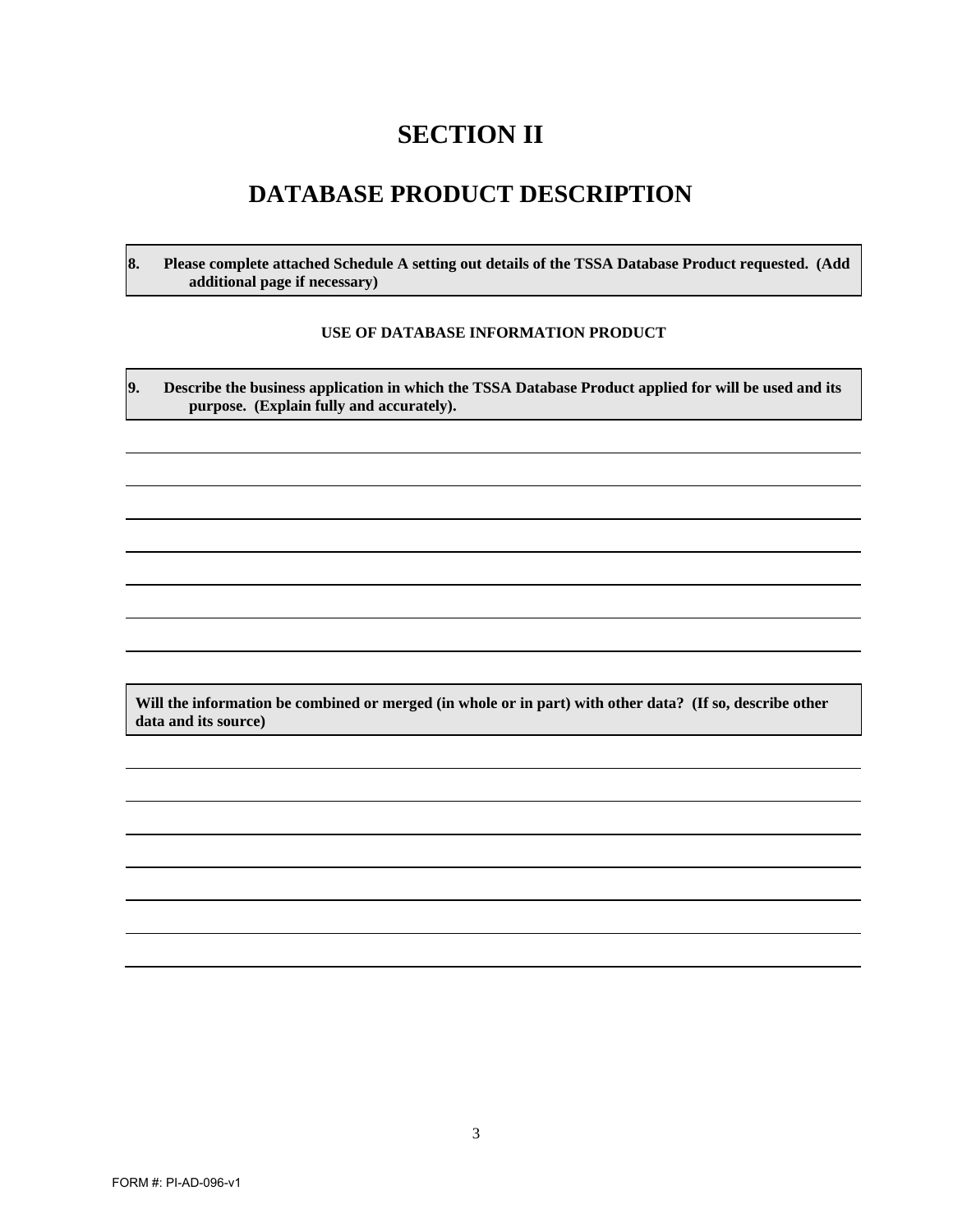**Will the information be used to create other products (in whole or in part)? (If so, describe fully).** 

**Will the information fully be duplicated and/or resold or otherwise assigned or transferred in whole or in part? (If so, describe).** 

**Will the information be used or transferred out of Province of Ontario? (If so, explain circumstances).**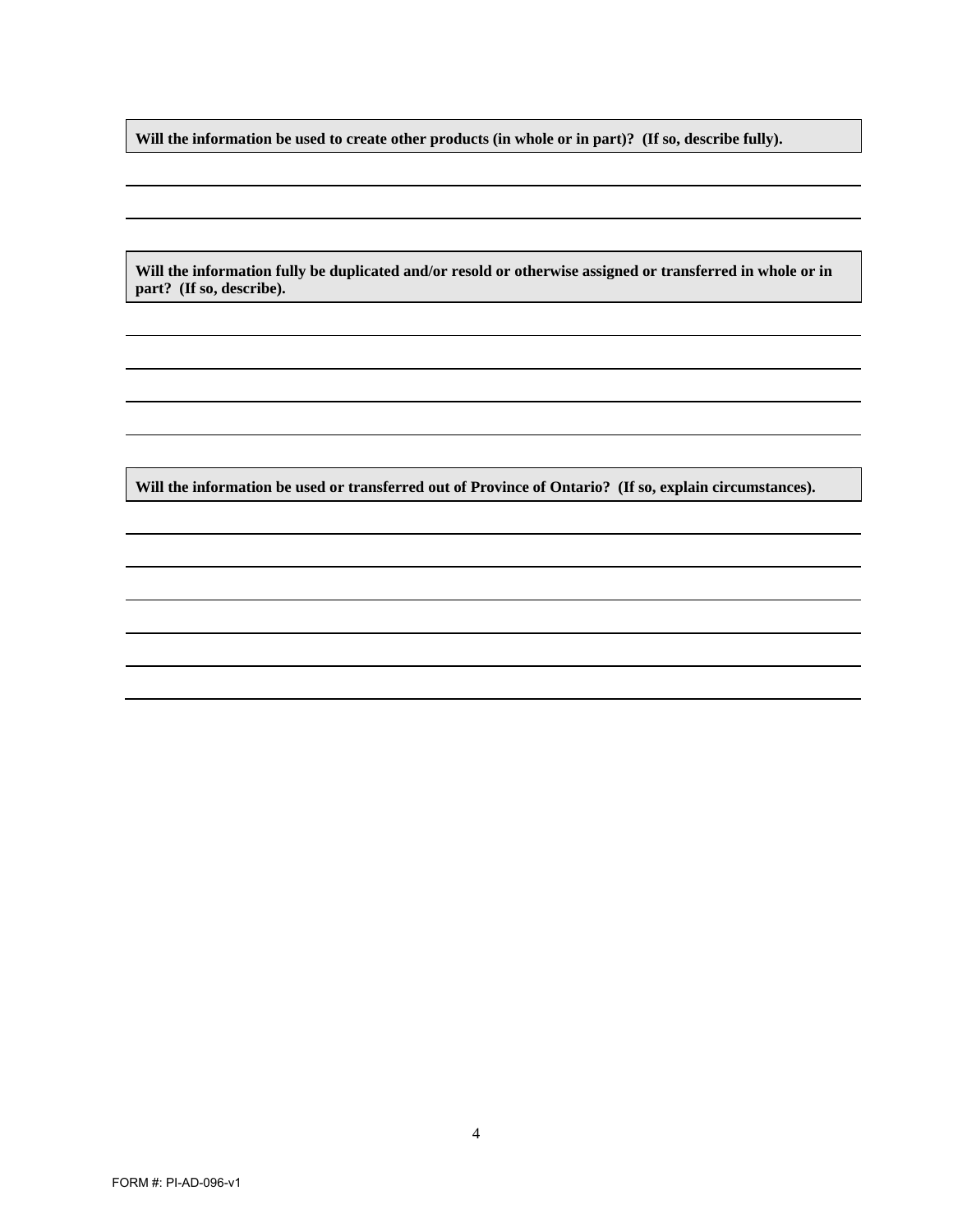### **SECTION III PERSONAL INFORMATION REQUESTS**

**10. Personal information means any recorded information about an identifiable individual. (Such as age, sex, home address, education & employment history.) If requesting personal information, state the specific purpose(s) of the use of this information and describe the associated benefits.**

**11. Will any personal information be used or disclosed in a form in which the person to whom it relates can be identified? (If so, explain fully).**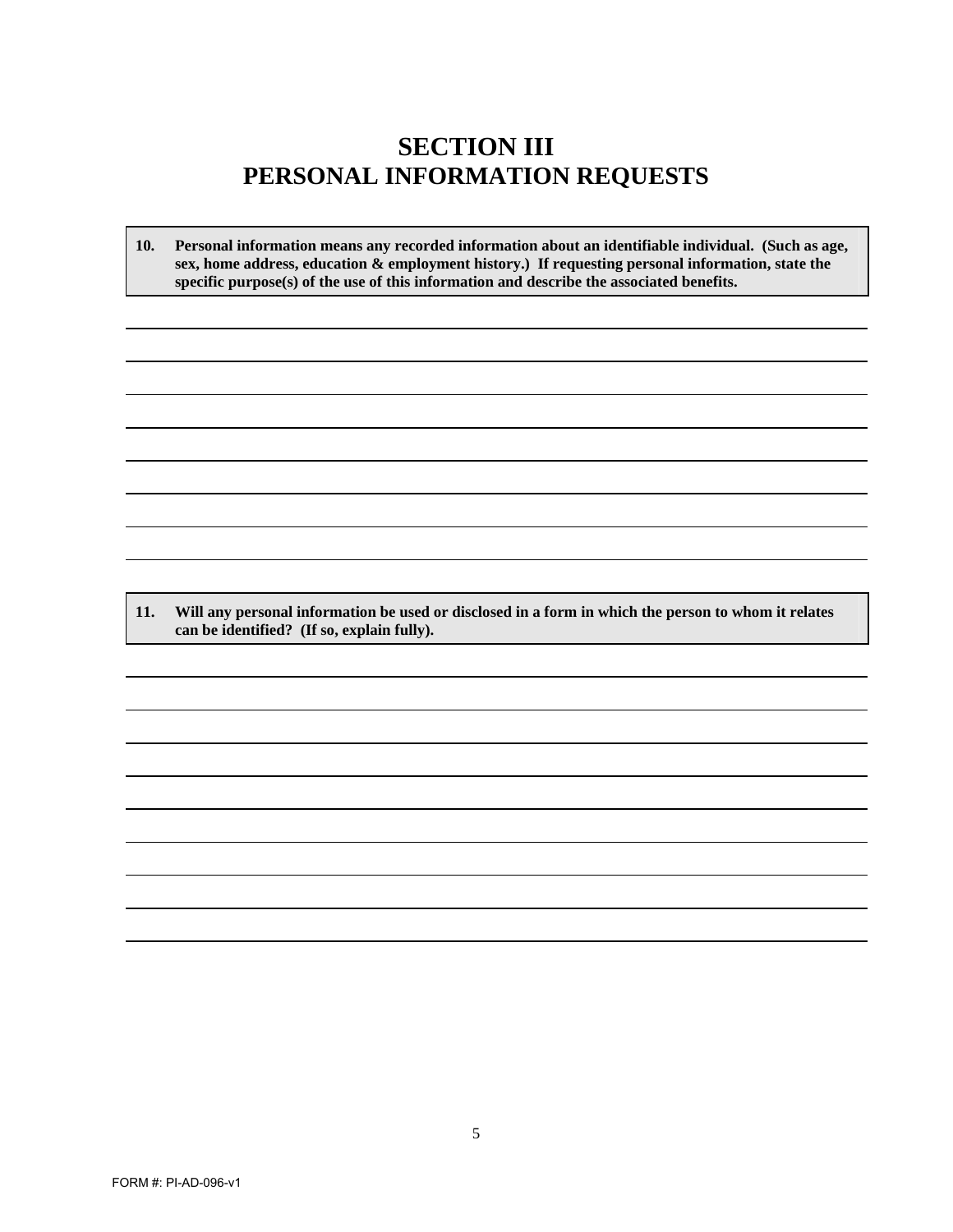**12. Will the applicant, any of its employees, agents or any other person contact any individual to whom personal information relates? (If so, explain fully, including direct/indirect marketing purposes).** 

**13. State the capacity of persons to be given access to personal information (where applicable), including officers, employees, agents, consultants and any other parties.** 

**14. Attach a copy of Procedures established to protect the confidentiality and integrity of any personal information to be used or of any derivative product which will contain personal information (include security procedures for access to such data).**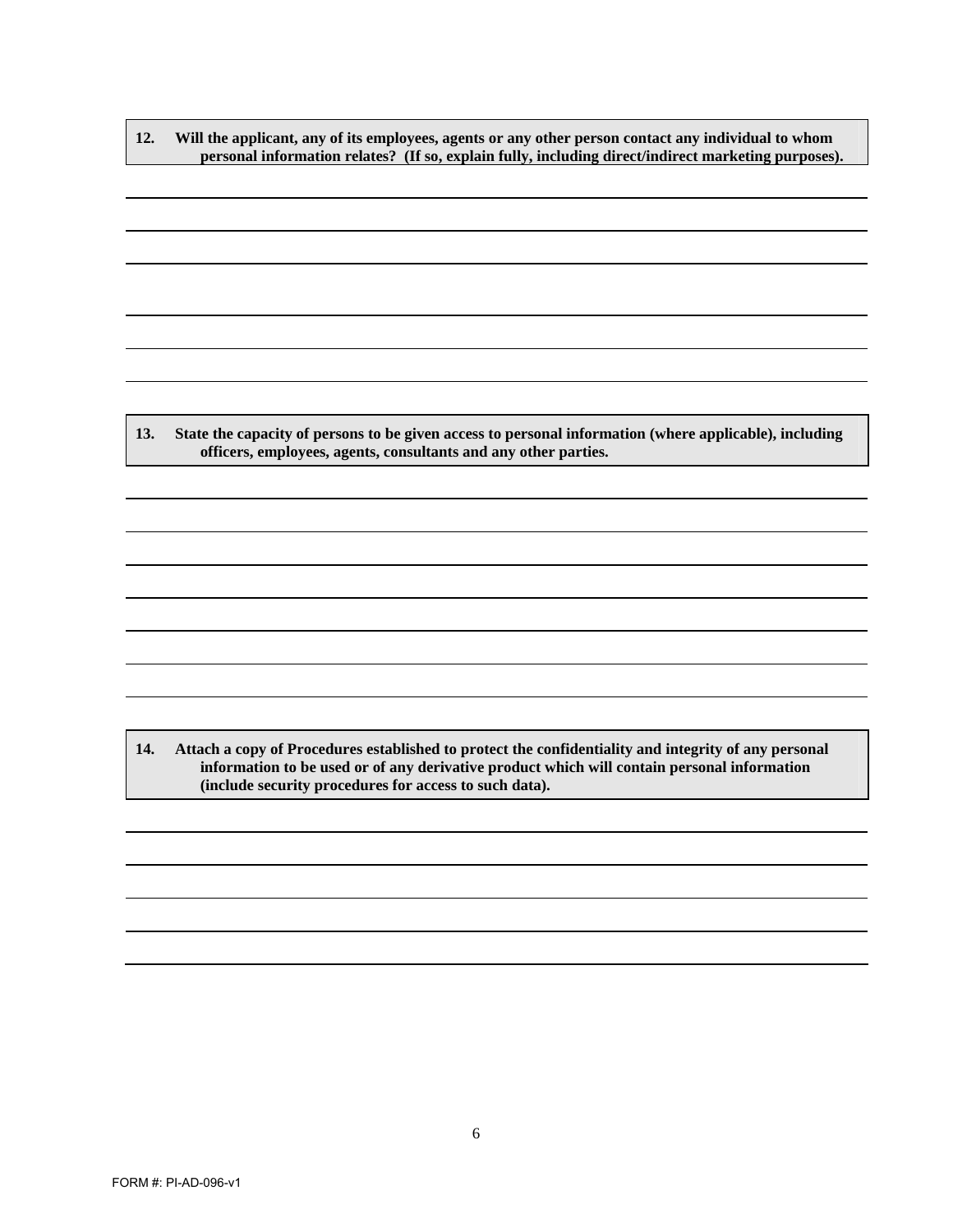## **SECTION IV**

## **CONTRACTUAL INFORMATION**

**15. Should your application be approved, you will be required to enter into an agreement with the Technical Standards & Safety Authority to purchase the TSSA Database information products**

**Print the name and title of the person authorized to sign the agreement and who will be responsible for compliance with the terms and conditions of the Agreement pertaining to the access and use of information from the Technical Standards & Safety Authority.**

**Name** Title

**Description of position within the organization:** 

**Affirmation I certify that the information in this application and attached schedule is true and correct. (Must be person listed in item #15) Executed at City Province Signature Date**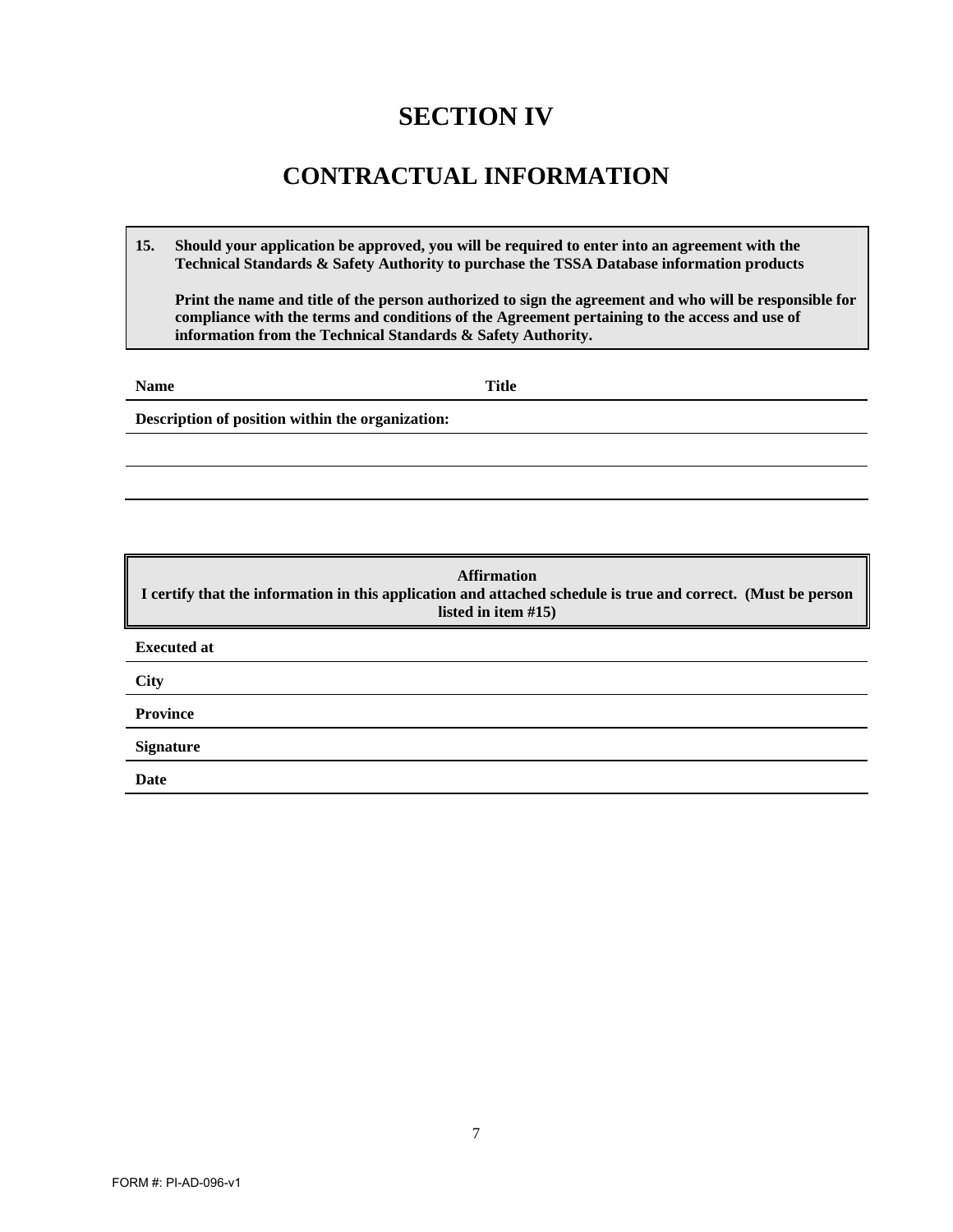#### **SCHEDULE A**

| <b>FSSA</b> use only | R٤ |
|----------------------|----|
|                      |    |

#### LIST SPECIFIC DETAILS (e.g. geographical location, device class, etc.) OF DATA REQUESTED **TSSA Use Only**

| Details | <b>155A Use Omy</b><br>Approved/Denied |
|---------|----------------------------------------|
|         |                                        |
|         |                                        |
|         |                                        |
|         |                                        |
|         |                                        |
|         |                                        |
|         |                                        |
|         |                                        |
|         |                                        |
|         |                                        |
|         |                                        |
|         |                                        |
|         |                                        |
|         |                                        |

| Please indicate how information is to be supplied: Hard Copy $\Box$ |  | $\overline{\text{ASCII}}$ | $\Box$ Excel $\Box$ |
|---------------------------------------------------------------------|--|---------------------------|---------------------|
|---------------------------------------------------------------------|--|---------------------------|---------------------|

| <b>Service</b>                                                                  | <b>Fee</b><br><b>Type</b> | <b>Fee</b> | <b>HST</b> | <b>Total</b><br>(Including<br>HST) | <b>Total</b><br><b>Fees Due</b> |
|---------------------------------------------------------------------------------|---------------------------|------------|------------|------------------------------------|---------------------------------|
| <b>DATABASE PRODUCTS</b>                                                        |                           |            |            |                                    |                                 |
| Research and review request<br>(Fee will be determined on a case by case basis) | Minimum <sup>*</sup>      | 120.00     | 15.60      | 135.60                             | 135.60                          |
|                                                                                 |                           |            |            |                                    |                                 |
|                                                                                 | <b>Total Fees Due</b>     | 120.00     | 15.60      |                                    | 135.60                          |
|                                                                                 |                           | 1          |            |                                    |                                 |

If paying by credit card, amount in Box 1 to be entered in TSSA Service Prepayment Portal

All required fees must be prepaid for application to be processed. Fees are non-refundable. For payment options, see Payment Instructions

**Note: Expedited (Rush) service is not available for Public Information requests.**